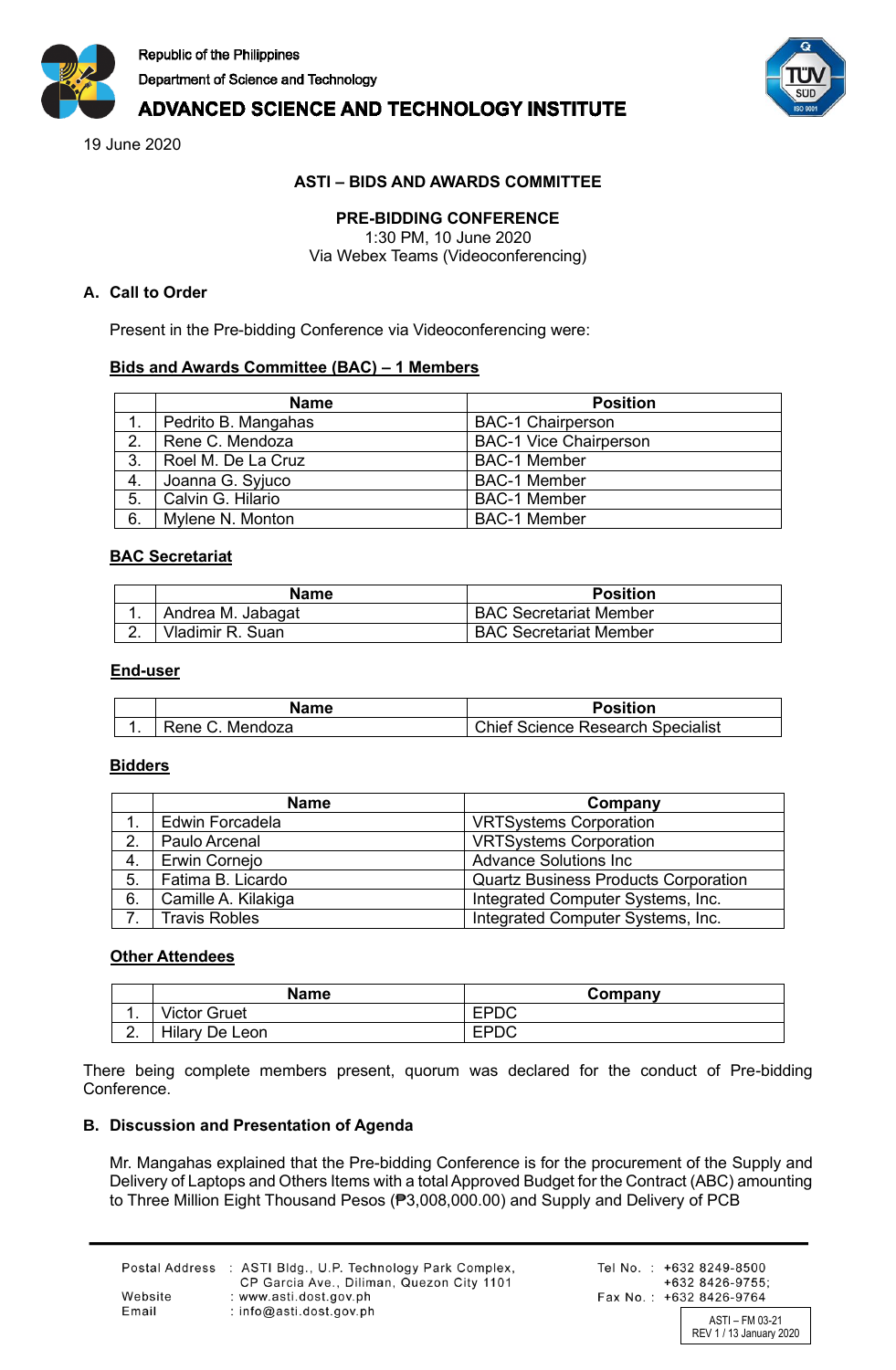Board Cutter and Others Items with a total Approved Budget for the Contract (ABC) amounting to Nine Million Five Hundred Twenty-Seven Thousand Four Hundred Eighty Five (₱9,527,485.00).

Thereafter, he emphasized the following details:

| <b>Activity</b>                               | <b>Date</b>           |
|-----------------------------------------------|-----------------------|
| Submission of Bids                            | 22 June 2020, 12:00PM |
| Opening of Bids                               | 23 June 2020, 1:30PM  |
| Deadline of Potential Bidder's Clarifications | 12 June 2020          |
| Deadline of Supplemental Bulletin             | 15 June 2020          |

Mr. Mangahas explained that the purpose of having a Pre-bidding Conference is for the prospective bidders to ask queries and clarify information regarding the procurement project to ensure good and successful procurement process. He then asked the Bidders if they have watched the DOST-ASTI video explaining the checklist of requirements and the changes in the procedure for public bidding pursuant to the 2016 Revised Implementing Rules and Regulations (IRR) of Republic Act (RA) No. 9184. He clarified that, in case of inconsistencies in the documents required in the video and the Philippine Bidding Documents, the latter shall prevail. Additionally, he reminded the prospective bidders about the "no contact rule." He instructed the prospective bidders and End-user to course to the BAC Secretariat all concerns which may arise during the conduct of the post-qualification evaluation. However, the BAC, through its Secretariat, may ask in writing the bidder for a clarification of its bid. All responses to requests for clarification shall also be in writing. For queries asked during the Pre-bidding Conference, it is highly recommended that an email or formal letter be sent to the BAC Secretariat for documentation and reference in case of changes in the original bidding document.

Mr. Manghas explained that the BAC-1 shall observe/use the non-discretionary "pass/fail" criterion as provided for in the 2016 Revised IRR of RA No. 9184. If the bidder submits the required document, it shall be rated "passed" for the particular requirement. If the bidder fails to include any requirement or are incomplete or patently insufficient, its bid shall be considered as "failed".

He also explained the following:

- a. Unless a Supplementary Bid Bulletin is issued the procurement project's original conditions and specifications will remain as is.
- b. The Bidder has two options if a Supplementary Bid Bulletin is issued:
	- Edit the original technical specifications in order to reflect the latest supplementary bid bulletin revisions and then indicate "Comply" / "Not Comply" on each specification or performance requirements.
	- Indicate "Comply" / "Not Comply" on each specification or performance requirements of the original technical specifications. Then attach the supplementary bid bulletin indicating "Comply" / "Not Comply" on each specification or performance requirement on the supplementary bid bulletin's revised Technical Specification form.
- c. Failure to indicate comply on the latest specification or performance requirement will render that bid for that particular lot failed.

Mr. Mangahas proceeded by explaining the contents of Section I. Invitation to Bid, Section III. Bid Data Sheet, Section VI. Schedule of Requirements and Section VII. Technical Specifications of the procurement projects. During the discussion, he highlighted that the complete set of Bidding Documents may be already be acquired by interested bidder/s and the payment of applicable fee shall be on 22 June 2020, 10:00 AM, pursuant to the latest Guidelines issued by the Government Procurement Policy Board, in the amount of Ten Thousand Pesos Only (₱10,000.00) for the Supply and Delivery of PCB Board Cutter and Other items and Five Thousand Pesos for the Supply and Delivery of Laptops and Other Items (₱5,000.00).

He then highlighted the following details:

For Post-Qualification and Additional Requirements of both Procurements project: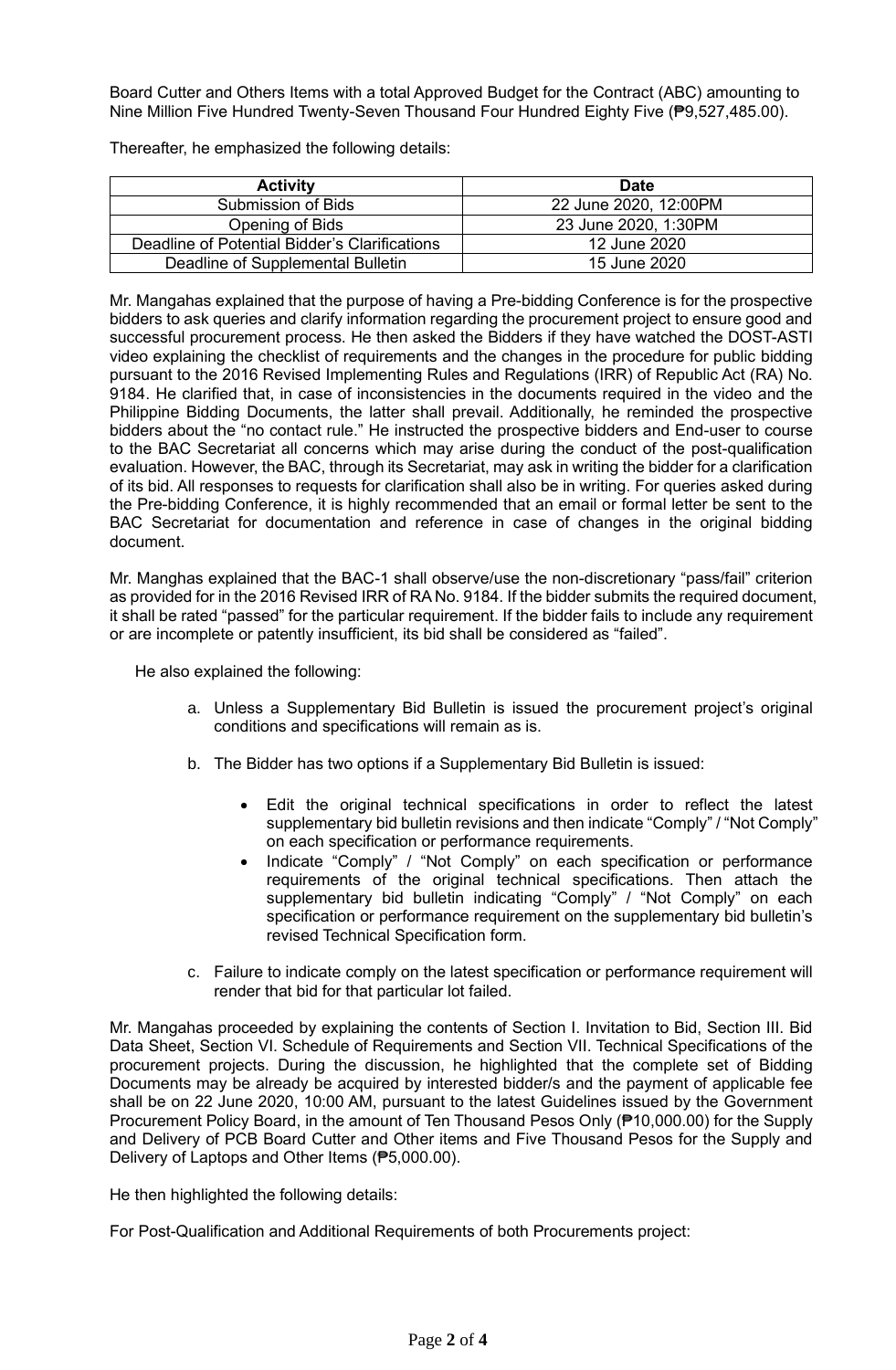|    | Supply and Delivery of PCB Board Cutter and Other<br><b>Items</b>                                                                                                                                                                                                                        |                                        | <b>Supply and Delivery of Laptops</b><br>and Other Items                                                                                                                                                                                      |  |  |
|----|------------------------------------------------------------------------------------------------------------------------------------------------------------------------------------------------------------------------------------------------------------------------------------------|----------------------------------------|-----------------------------------------------------------------------------------------------------------------------------------------------------------------------------------------------------------------------------------------------|--|--|
|    | <b>Additional Requirements</b>                                                                                                                                                                                                                                                           |                                        | <b>Additional Requirements</b>                                                                                                                                                                                                                |  |  |
|    | a. Proof of Authority;                                                                                                                                                                                                                                                                   |                                        | a. Proof of Authority;                                                                                                                                                                                                                        |  |  |
|    | b. Proof of Offer for manufacturer's supplied items<br>containing all the technical information about the<br>product, i.e., product brochures;                                                                                                                                           |                                        | b. Proof of Offer for manufacturer's<br>supplied items containing all the<br>technical information about the<br>product, i.e., product brochures;                                                                                             |  |  |
| C. | Statement from the Prospective Bidder that it will<br>provide necessary aftersales technical support<br>including trained technician, engineers or personnel,<br>who are competent and qualified to provide aftersales<br>service;<br>d. Troubleshooting escalation procedure which must |                                        | c. Statement from the Prospective<br>that<br>it<br>will<br><b>Bidder</b><br>provide<br>aftersales<br>technical<br>necessary<br>support<br>including<br>trained<br>technician,<br>engineers<br><b>or</b><br>personnel, who are competent and   |  |  |
|    | include contact details of personnel in charge of<br>technical support;                                                                                                                                                                                                                  |                                        | qualified to provide aftersales<br>service;                                                                                                                                                                                                   |  |  |
| f. | e. Proof of Warranty for parts and labor pursuant to<br>Section VII. Technical and Specifications; and<br>Client/Customer Feedback Form, with at least Very                                                                                                                              | d.                                     | Troubleshooting<br>escalation<br>procedure which must include<br>contact details of personnel in<br>charge of technical support;                                                                                                              |  |  |
|    | Satisfactory in rating, from one (1) government<br>agency except DOST-ASTI or private corporation,<br>with whom the janitorial service provider has a past or<br>ongoing contract.                                                                                                       |                                        | e. Proof of Warranty for parts and<br>labor pursuant to Section VII.<br>Technical and Specifications; and                                                                                                                                     |  |  |
|    |                                                                                                                                                                                                                                                                                          | f.                                     | Client/Customer Feedback Form,<br>with at least Very Satisfactory in<br>rating, from one (1) government<br>agency except DOST-ASTI or<br>private corporation, with whom the<br>janitorial service provider has a<br>past or ongoing contract. |  |  |
|    | <b>Post Qualification Requirements</b>                                                                                                                                                                                                                                                   | <b>Post Qualification Requirements</b> |                                                                                                                                                                                                                                               |  |  |
| а. | Six (6) months of income and business tax return<br>preceding the date of submission of bids.                                                                                                                                                                                            |                                        | a. Six (6) months of income and<br>business tax return preceding the<br>date of submission of bids.                                                                                                                                           |  |  |

When asked to propound queries on Technical Specifications, the prospective bidders raised the following:

# **1. Supply and Delivery of PCB Board Cutter and Other Items**

| <b>Prospective Bidder Query</b>                                                                                                                                                                                                                                                                                                                                                                                                    | <b>Reply/Clarification</b>                                                                                                                                                                                                                                  |
|------------------------------------------------------------------------------------------------------------------------------------------------------------------------------------------------------------------------------------------------------------------------------------------------------------------------------------------------------------------------------------------------------------------------------------|-------------------------------------------------------------------------------------------------------------------------------------------------------------------------------------------------------------------------------------------------------------|
| Can electronic be classified as similar contract<br>for the Supply and Delivery of PCB Board Cutter<br>and Other Items?                                                                                                                                                                                                                                                                                                            | Mr. Mangahas answered that they send an<br>email to the BAC-SEC regards to their query<br>and the End-user to review the said proposal, if<br>necessary, a Supplemental Bid Bulletin will be<br>issued.                                                     |
| Since there are separate lots, for instance we<br>will just bid for certain items and not all, how are<br>going to compute the minimum 50% value of the<br>SLCC, is it based on the value of each item or<br>the total amount of the items that we are going<br>to participate in? If it is the latter, will it be fine to<br>use a single project for all items even though it<br>is just the same in nature in one of the items? | Mr. Mangahas answered that they send an<br>email to the BAC-SEC regards to their query<br>and the BAC-SEC to inquire the said query to<br>Government Procurement<br>Policy<br>Board<br>(GPPB), if necessary, a Supplemental Bid<br>Bulletin will be issued. |